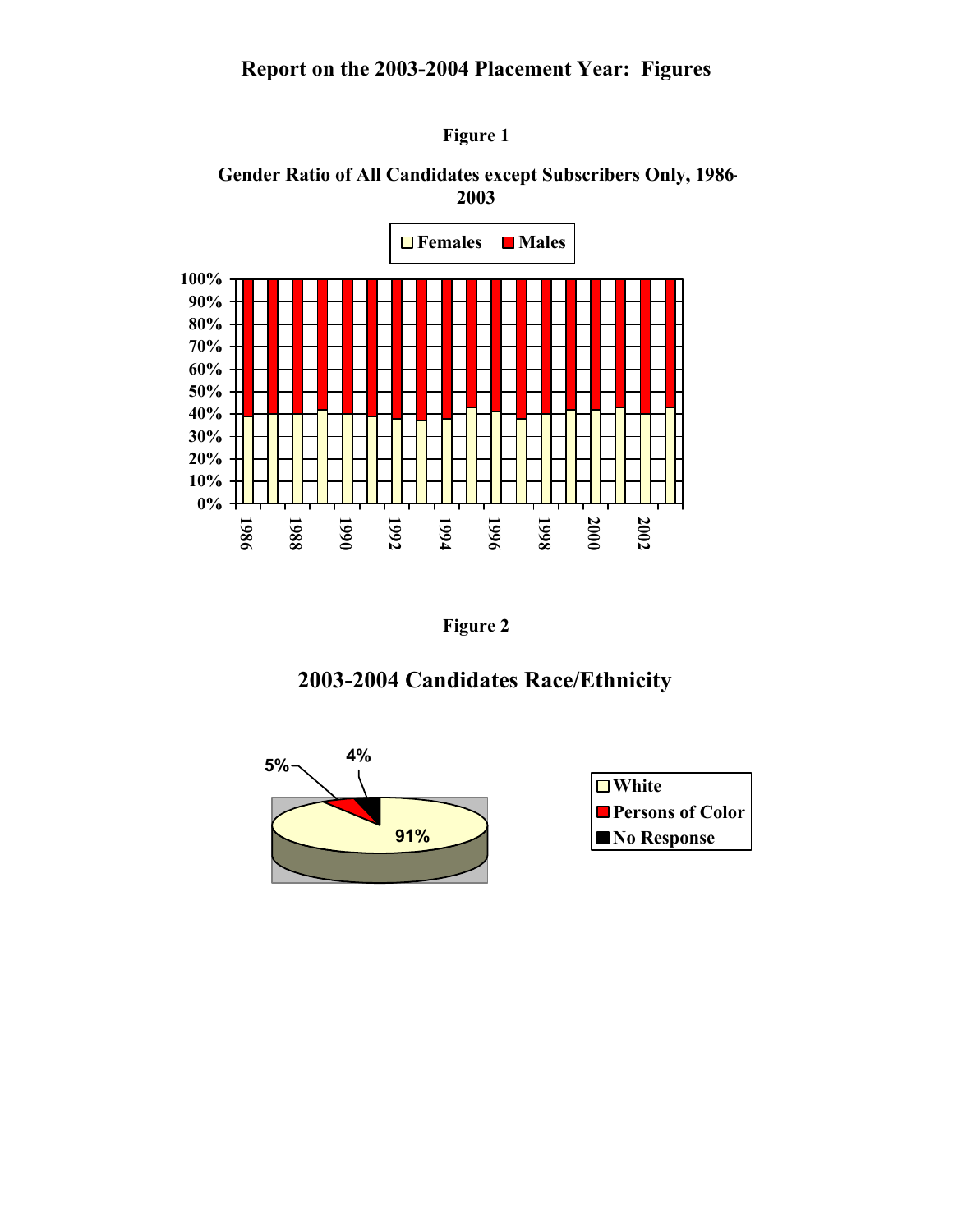### **Figure 3**



### **Gender Breakdown of All 2003-2004 Hires Known to APA**





# **Gender Breakdown of Salaries Reported on 2003-**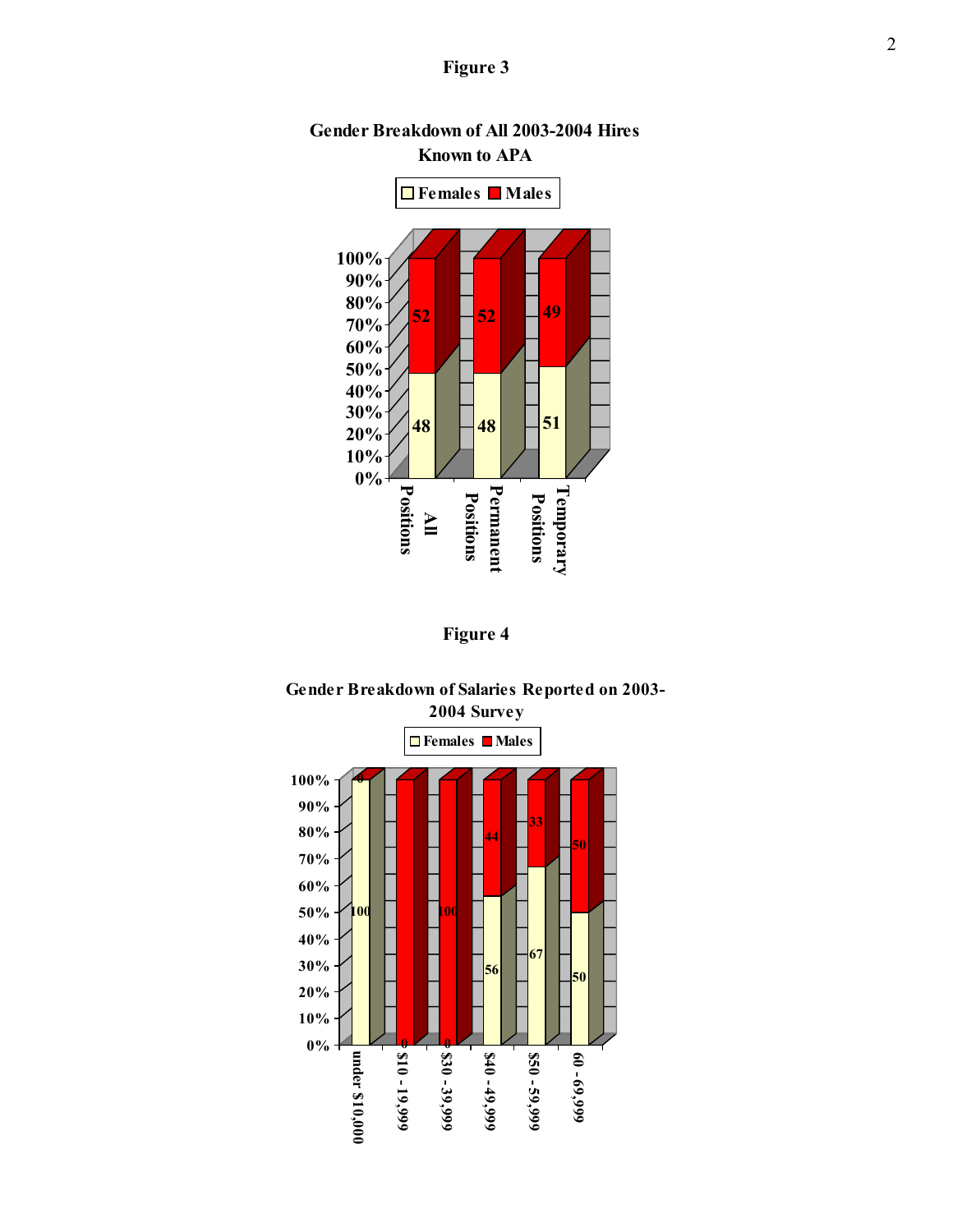### **Figure 5: Gender Breakdown of Various Aspects of the Placement Process, 2002-2003 and 2003-2004**



## **2003-2004 Placement Candidates**

**43 46 49 59 57 54 51 41** Permanent Positions Temporary Positions **Permanent Positions Temporary Positions** Interviews Positions **Interviews Positions**

Note: "Candidates" refers to all candidates except *Subscribers Only*; "Positions" refers to all new academic positions obtained by candidates whether or not they attended the Annual Meeting.



### **Figure 6: Status of Advertised Searches, 2003-2004 and 2002-2003**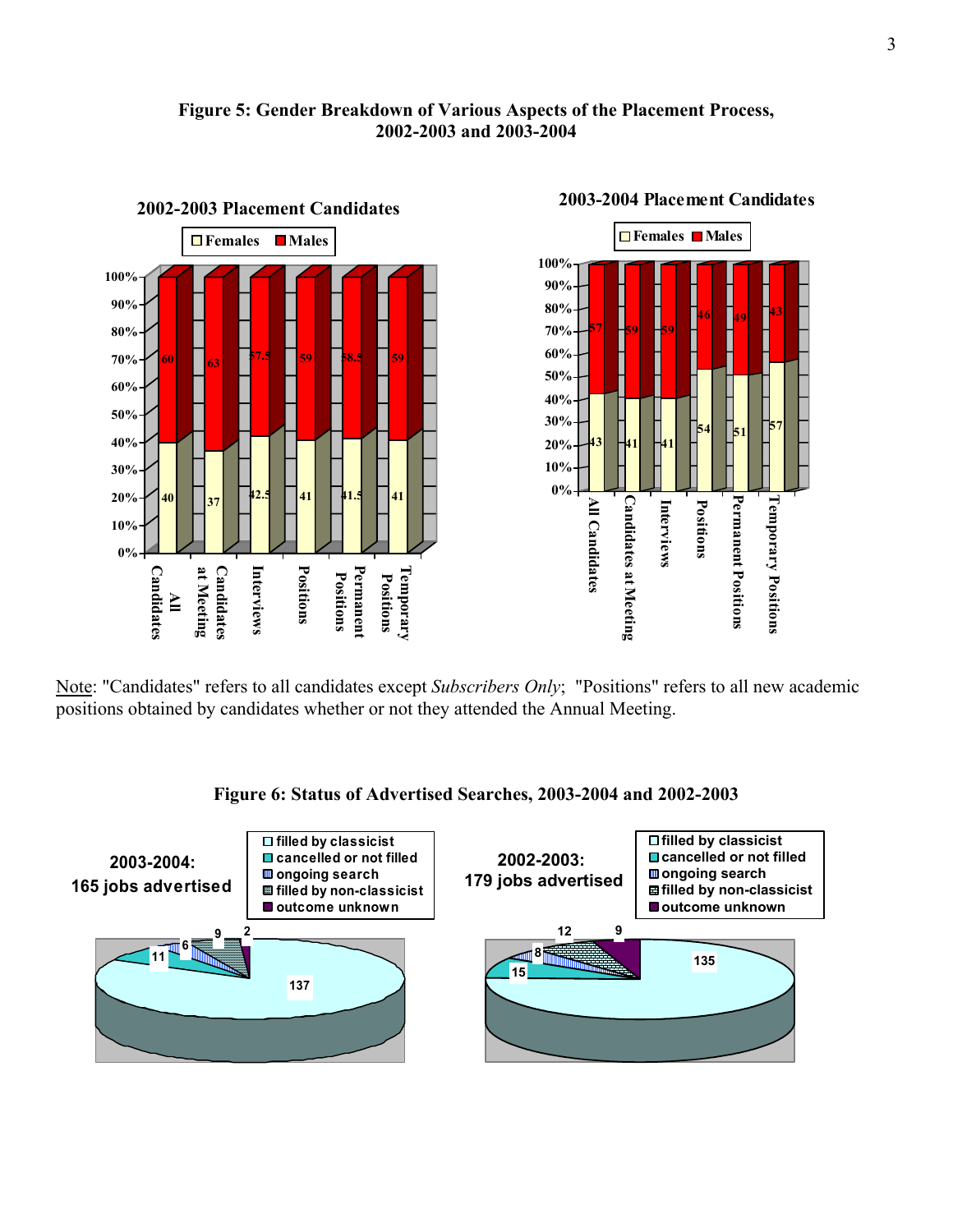

**Figure 8 Percentage of Candidates by Employment Status and Previous Times Enrolled in Placement Service**